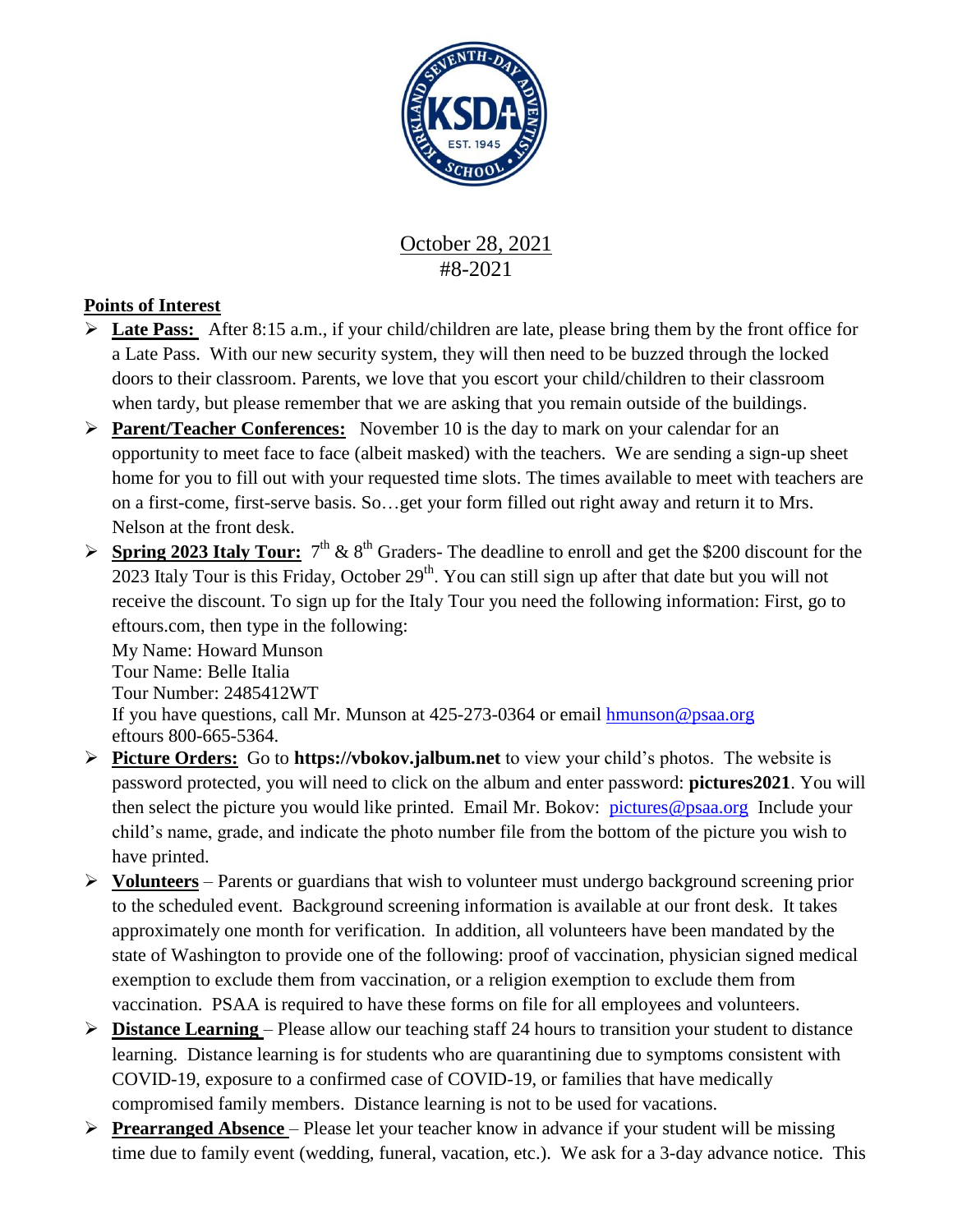will allow teachers to gather any work and supplies to send home to help keep your student up to date with their school work. We understand that emergencies arise and will work with families during times of crisis.

#### **Important Dates**

| Nov. 7  | Daylight Savings Time (Turn those clocks back an hour) |
|---------|--------------------------------------------------------|
| Nov. 10 | <b>Parent/Teacher Conferences</b>                      |
| Nov. 11 | Veteran's Day – No School                              |
| Nov. 12 | Teacher In-service – No School                         |

**Shark Store** –We have partnered with Winners Sportswear, a local Bellevue business, to provide this great opportunity. Best of all, you can order throughout the year and pick up your items locally. Both KSDA & PSAA items are available. Once you choose the item you want, you can choose if you want a KSDA, PSAA or Shark logo. Happy shopping! [https://winnerssportswear.com/product](https://winnerssportswear.com/product-category/shop-spiritwear/puget-sound-adventist-academy-ksda/)[category/shop-spiritwear/puget-sound-adventist-academy-ksda/](https://winnerssportswear.com/product-category/shop-spiritwear/puget-sound-adventist-academy-ksda/)

 **COVID/Illness:** We desire to keep our in-person option this school year, but understand that one exposure can immediately transition us into quarantine/distance learning. Please continue to monitor your student's health daily and keep them home if they exhibit any symptoms consistent with COVID. Also, for the health and welfare of our student body, please keep your student home if they have the common cold/flu even if they have a negative COVID test until their symptoms are resolving (improving to be able to function in a classroom). Thank you for your partnership as we endeavor to create a safe environment for your children to learn. If you have any questions with a potential illness, please do not hesitate to reach out to us. Our front office number is [425-822-7554.](tel:425-822-7554)